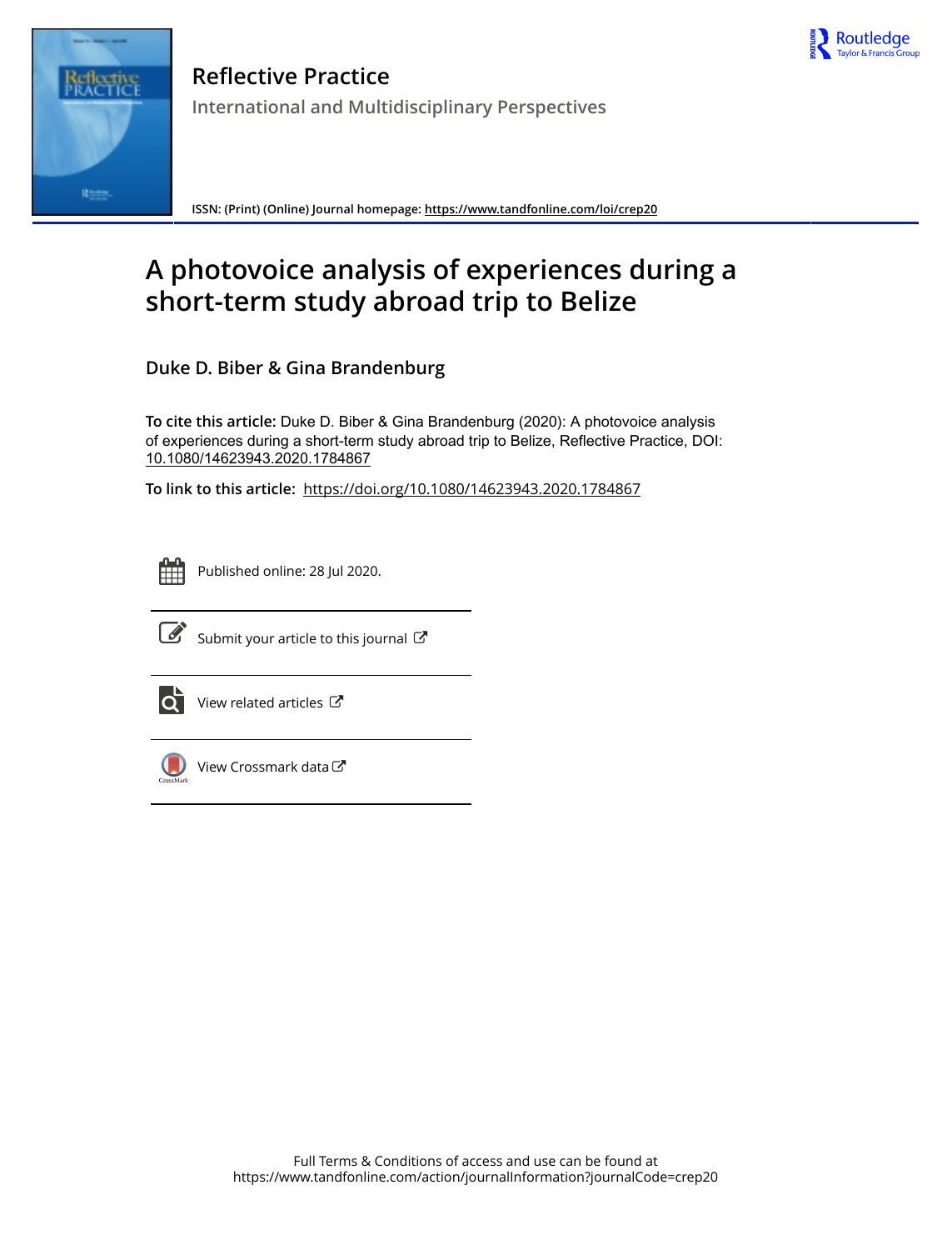

Check for updates

## **A photovoice analysis of experiences during a short-term study abroad trip to Belize**

Duke D. Biber and Gina Brandenburg

Health and Community Wellness, Department of Sport Management, Wellness, and Physical Education, University of West Georgia, Carrollton, GA, USA

#### **ABSTRACT**

The purpose of this study was to use Photovoice to examine meaningful experiences and learning for Education and Health and Community Wellness students (*n* = 9) on the short-term study abroad trip to Belize. The study used Photovoice and journal reflections as a way to learn about the perceptions of the participants and gain deeper understanding of their experiences while on a shortterm study abroad trip. Seven main themes emerged from the photographs chosen by participants and corresponding reflections: (1) teaching; (2) gratitude; (3) poverty; (4) community; (5) education; (6) cultural pride; and (7) environment. Conclusions: The results are consistent with previous Photovoice research and quantitative research with short- and long-term study abroad trips. Overall, this study provides insight into perceptions of learning experiences from the perspective of rural, undergraduate college students studying abroad in a novel country and culture.

**ARTICLE HISTORY** 

Received 29 April 2020 Accepted 16 June 2020

**KEYWORDS**  Culture; photovoice; qualitative; university

<span id="page-1-3"></span><span id="page-1-1"></span><span id="page-1-0"></span>Higher education research provides initial support for the benefit of studying abroad in another country through international health electives (IHEs) (Homeyer et al., [2017\)](#page-9-0). Much of the quantitative research on IHEs indicates the benefits including gains in cultural awareness, cultural sensitivity, improved communication, self-confidence, and compassion (Green et al., [2008;](#page-9-1) Jeffrey et al., [2011\)](#page-9-2). However, qualitative research has found mixed results regarding the benefits of study abroad programs and IHEs (Sawatsky, [2010](#page-9-3)). It is necessary to continually assess learning and perceived benefits for students in IHEs, such as through short- and long-term study abroad programs. Furthermore, it is necessary to bridge the gap between theory and practice through student-led evaluation, which can be accomplished through study abroad programs with experiential learning (Sroufe et al., [2015\)](#page-9-4).

<span id="page-1-5"></span><span id="page-1-4"></span>One theoretical framework and methodology for student-led evaluation and participatory action research (PAR) that provides researchers the insight into community perceptions is Photovoice (Wang et al., [2000](#page-10-0)). PAR is further complemented by transformative learning theory (TLT), or a method to promote learning in different locations through reflection, inclusivity, openness, and,emotional change (Kumi-Yeboah & James, [2012](#page-9-5); Mezirow, [2011\)](#page-9-6). Students who study abroad gain real-world experiences in

<span id="page-1-2"></span>**CONTACT** Duke D. Biber **۞** dbiber@westga.edu **□** University of West Georgia, Coliseum 2046, 1601 Maple Street, Carrollton, GA 30118

© 2020 Informa UK Limited, trading as Taylor & Francis Group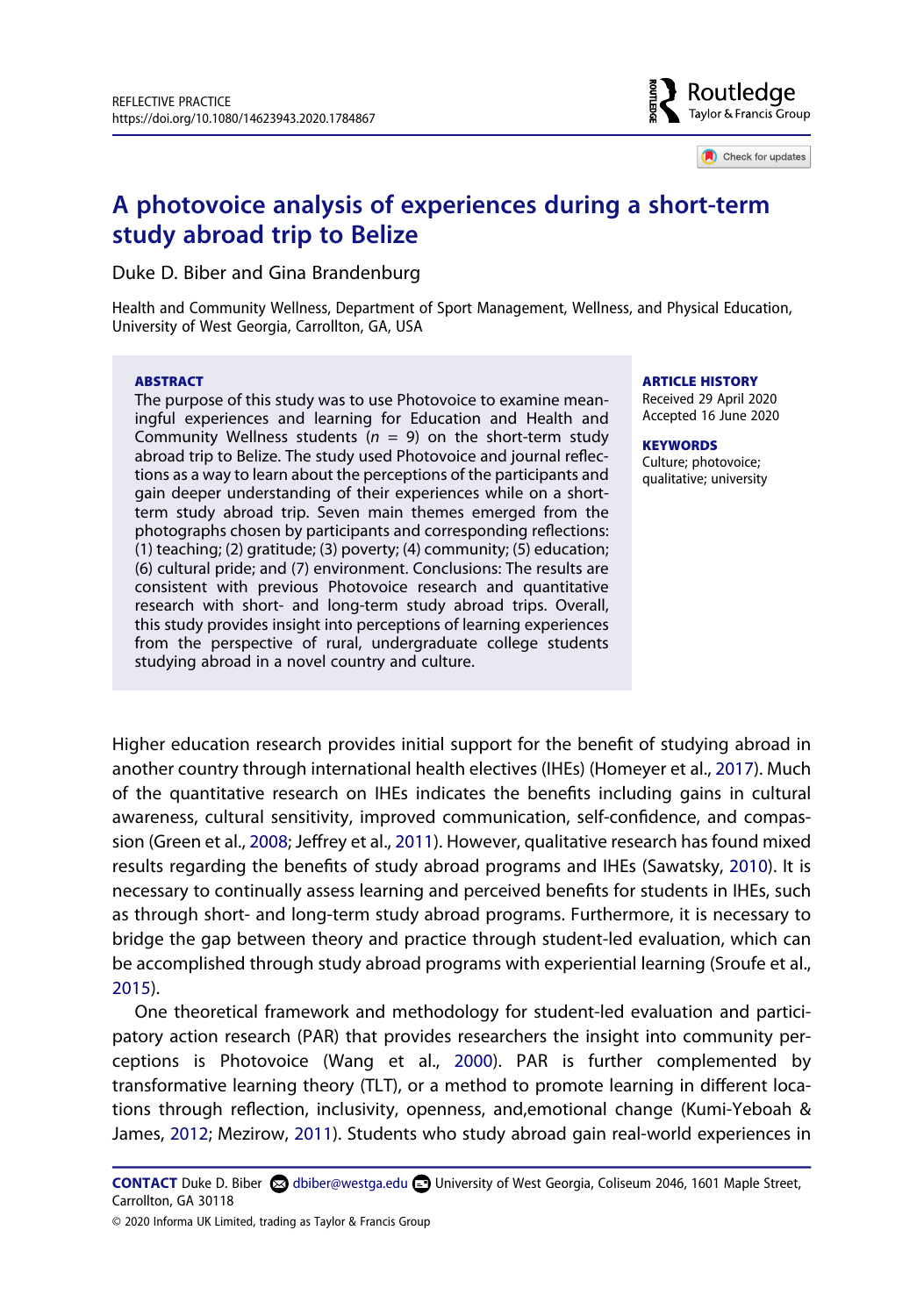#### 2  $\left(\frac{1}{2}\right)$  D. D. BIBER AND G. BRANDENBURG

<span id="page-2-8"></span><span id="page-2-7"></span><span id="page-2-5"></span>a novel context, promoting critical reflection and growth (Bain & Yaklin, [2019;](#page-8-0) Perry et al., [2012\)](#page-9-7). In a review of the TLT and study abroad programs, students who engage in crosscultural experiences gain a deeper meaning of global citizenship, or the way in which various factors influence all humans, impact values, beliefs, responsibility, and behaviors (Stone & Duffy, [2015](#page-9-8); Tarrant, [2010](#page-9-9)). Photovoice is grounded in education for critical consciousness and community-based approach to documentary photography (Wang, [1999\)](#page-10-1). Photovoice involves individuals taking pictures, telling stories, and informing researchers and policymakers about issues of concern in the community (Wang & Burris, [1994\)](#page-9-10). The three main goals of Photovoice are to allow community members to record and reflect on the strengths and weaknesses in the community, provide open dialogue between individuals and the community, and reach policymakers on areas of needed change (Wang, [1999\)](#page-10-1). Photovoice has been used to address a wide range of public health and disparity issues such as disease epidemics, chronic disease, and discrimination (Graziano, [2004;](#page-8-1) Grosselink & Myllykangas, [2007](#page-9-11); Oliffe & Bottorff, [2007\)](#page-9-12). A systematic review indicates the effectiveness of Photovoice in serving as a catalyst for community action for change and indicates a positive relationship between community members and researchers (Catalani & Minkler, [2010](#page-8-2)). Overall, Photovoice can be used to strengthen public health research and community relationships, promote community advocacy, and be used to research in a flexible, community-specific manner (Catalani & Minkler, [2010](#page-8-2)).

<span id="page-2-9"></span><span id="page-2-6"></span><span id="page-2-2"></span><span id="page-2-1"></span><span id="page-2-0"></span>While studying abroad, Photovoice allows students to capture and reflect on their experiences related to their undergraduate major concentration in a novel context and culture. Reflecting on personal experiences throughout the study abroad educational trips is one of the most important aspects of transformative learning (Bain & Yaklin, [2019](#page-8-0)). In order for reflection to successfully promote global citizenry and cultural integration, the study abroad trip and reflection practices must be grounded in evidence-based pedagogy (Stone & Duffy, [2015](#page-9-8)). Effective pedagogy to promote reflection includes journaling, capturing experiences through photography, small group discussion, and listening to experts from another culture (Kamdar & Lewis, [2015](#page-9-13); Woolford et al., [2012\)](#page-10-2). Journaling through photovoice is an important component of learning in that students process cultural differences, effective and unique ways of interacting with the world, and how to best teach or work with different cultures (Guthrie, [2015\)](#page-9-14)

<span id="page-2-4"></span><span id="page-2-3"></span>The College of Education at the University of West Georgia has taken multiple groups of students on a short-term study abroad trip to Belize. During the study abroad trip, students worked in a local school, facilitating a community health fair and clinic, and interacting with Belizean students and families, all of which pertain to the students' major concentration. While students have gained hands-on, experiential learning through high-impact practices, little research has been conducted on the experiences of the students. The purpose of this study was to use Photovoice to examine meaningful experiences and learning for students studying in both Education and Health and Community Wellness during a short-term study abroad trip to Belize. What are the perceptions of health and education in Belize from the perspective of UWG students?

The project examined the learning of students' through their perceptions of community education and health while on the short-term trip to Belize. As this was an exploratory study, it was difficult to hypothesize on what students would perceive as facilitators and barriers to health and education. However, it was hypothesized that students would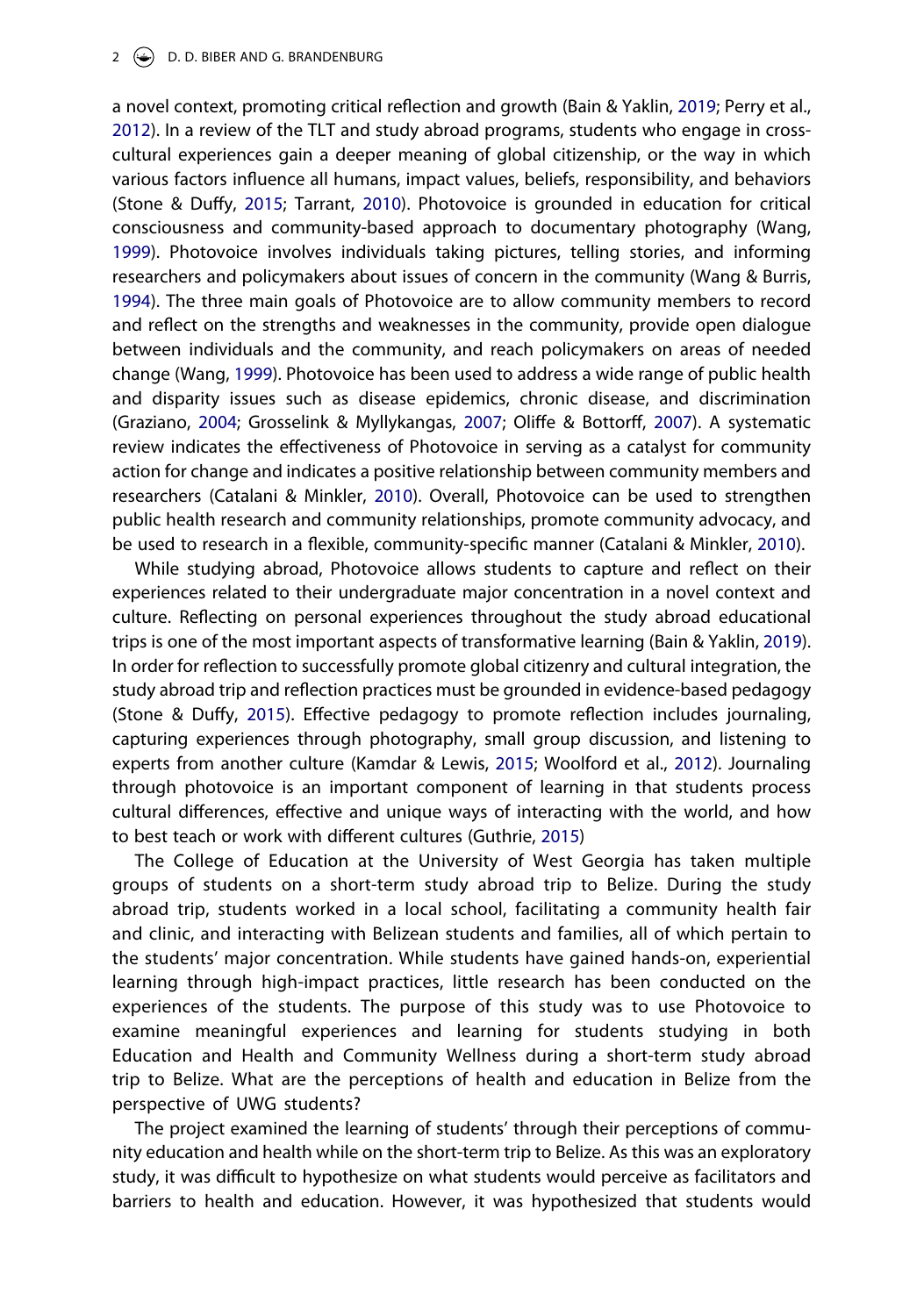become aware of health and education in a novel culture and their ability to reflect on such awareness because they are taking photographs and journaling daily. This project provides images of meaningful experiences related to health and education in Belize as well as major themes based on the corresponding journal entries.

## **Methods**

## *Participants*

Nine undergraduate females participated in the photovoice project. Undergraduate students consented to participate in the photovoice project that was being conducted through the short-term study abroad trip to Belize with the University of West Georgia. The photovoice project took place during the participants' summer break in the Summer of 2019.

## *Measures*

#### *Image capturing*

An Amazon Fire 8 device was given to each participant and used to capture the photographs while on the short-term study abroad trip to Belize.

## *Procedures*

Prior to the study abroad trip, three faculty members who attended the trip held biweekly meetings with participants to discuss the trip, expectations, and train in Photovoice. Participants were undergraduate majors in either education ( $n = 5$ ) or health and community wellness ( $n = 4$ ). Participants were asked to take pictures that captured their experiences during a short-term study abroad trip in Belize. Participants were asked to capture at least one photograph each day that best represented their study abroad experience. Participants were then asked to reflect on each photograph once they returned home, which served as a caption for each photograph. Participants uploaded the photographs and corresponding journal entries into a password-protected shared-drive. Overall, the purpose of this project was to provide a visual and thematic representation of the perceptions of health and education of students in a novel country.

## *Data analysis*

<span id="page-3-0"></span>Participatory analysis of the data included a three-step process (Wang & Burris, [1997](#page-10-3)). Step one included photograph selection in which participants chose photographs they thought best reflected their experiences while on the short-term study abroad trip. Step two was contextualizing in which participants told stories about their chosen photographs through journaling and captioning. The third step was codifying, or identifying and sorting data into meaningful themes.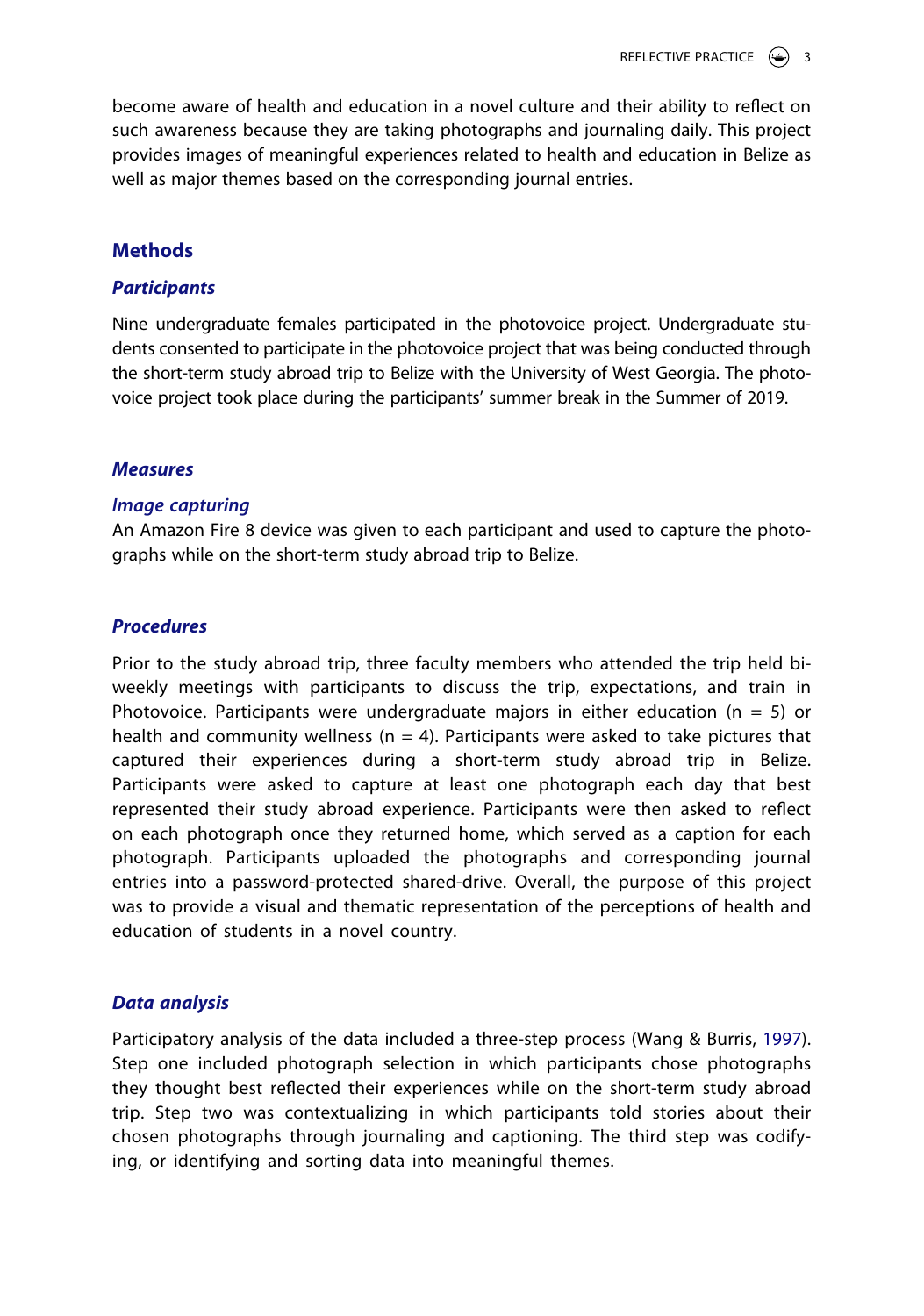#### 4  $\bigcirc$  D. D. BIBER AND G. BRANDENBURG

## **Results**

Seven major themes were revealed from the photos and journal entry captions. Each of the themes pertained to (1) teaching; (2) gratitude; (3) poverty; (4) community; (5) education; (6) cultural pride; and (7) environment. Each of the themes are discussed below with representative quotes and photographs selected by the participants.

## *Theme 1 (Teaching)*

Participants discussed the impact the short-term study abroad trip to Belize had on their teaching ability. Participants mentioned the impact of teaching abroad had on their perspective of teaching in the USA. Participants also discussed how their hands-onexperiences with teaching provided them knowledge in lesson plan development, improving their confidence and passion to pursue such a profession (see [Table 1](#page-4-0) for examples).

#### <span id="page-4-0"></span>**Table 1.** Quotes for Theme 1: Teaching.

'This moment was so precious, I did not want to capture it because I was afraid it would not be as special. I thoroughly enjoyed spending time with the children and seeing their eagerness for learning. When I thought I couldn't be further touched by their excitement, I was proven wrong watching the older children work with their younger peers. When we spend time mentoring our youth, we gain more knowledge than we could imagine.' (see Image 1) 'It was truly a learning experience. I had never taught a lesson, and the first day, I tried one way and developed a good

way to teach that lesson. The last day it was much easier, and I love it. I loved teaching. It was so heartwarming that the students were excited and had a good time putting together the geometrical shapes. It was a wonderful experience, and playing with the kids saying goodbye was hard. It made me very emotional.'

'I've always said that if I could choose a topic/subject/concept to teach, it would definitely be language arts! This is my most favorite subject! The trip to Belize made this dream come true! The children in Belize assisted me in making this lesson a successful one. . . . I was a grateful type of shocked, I would teach them every day if I could! They paid attention with so much intent, they were answering on top of each other, and overall had a love to learn the material. It surely made my heart full!'

## *Theme 2 (Gratitude)*

Participants discussed in length the impact the short-term study broad trip to Belize had on their perception of gratitude and appreciation of life in the United States. Participants mentioned how students, teachers, living conditions, food availability, and the environment all contributed to their feelings of gratitude (see [Table 2](#page-4-1) for examples).

#### <span id="page-4-1"></span>**Table 2.** Quotes for Theme 2: Gratitude.

'I think that the kids in Belize had beautiful spirits. Compared to the living situations in the US. These children seemed to appreciate the very little things a lot more, such as playing a parachute. Something so simple and small put the biggest smiles on these wonderful children's face even a simple a hug.' (see Image 2)

<sup>&#</sup>x27;He is always smiling and he has a heart to serve. He really inspired me to be grateful for life and those who are in it. As he shared his story with me, there was a small moment for tears, and I noticed that he got vulnerable with me. It made me think that so many students will need me to be their outlet, their confidant, and sometimes I will take the role of "school parent" and that is all okay.'

<sup>&#</sup>x27;The staff cooked fresh food for us daily. Not only did we eat healthy, but we also made some connections while eating together. Many students do not have this luxury of family time. Having this time also cultivates an attitude of gratefulness. I believe this is a strength factor for my family. It is easy to talk about things that are bothering us around the dinner table. This was a very high point of the trip.'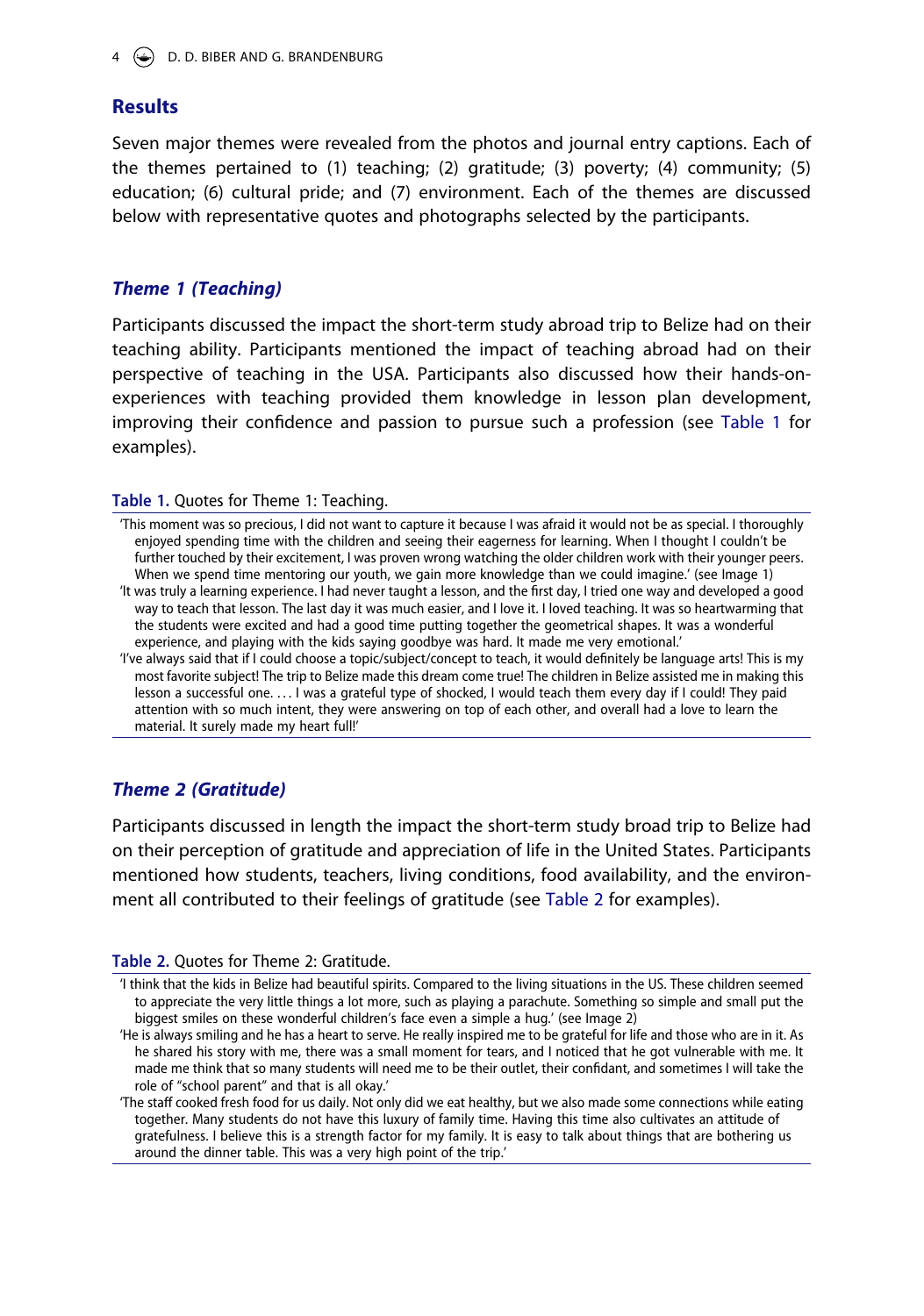## *Theme 3 (Poverty)*

Participants discussed cultural differences in poverty. They mentioned how the poverty in Belize was not quite what they expected, and how they have more in the United States. This theme related to the previous theme of gratitude. Participants described the differences in job opportunities, access to educational resources, socioeconomic status, and living conditions between Belize and the United States (see [Table 3](#page-5-0) for examples).

#### <span id="page-5-0"></span>**Table 3.** Quotes for Theme 3: Poverty.

- 'This house shows the poverty in Belize. Poverty can cause mental, physical stress for students. Who then cannot fully commit to school when in the classroom. This problem exists in Belize because of the economy and jobs are not paying a lot The houses that I saw there were a lot like shacks. It made me thankful to live in America. What I consider being poor is nothing like what they live in.' (see Image 3)
- 'Seeing this stand and the kids going up to the stand to buy snacks really does something to me. It does something to me because the students don't get a proper meal for lunch nor are they getting the proper nutrition that they need. All of the students I see they still stay hydrated with the 25-cent water pack.'
- 'Here in this photo we have some local drummers promoting their program "Drums not Guns" which is a program for youths to keep them out of trouble in their leisure time. As well as an avenue for them to expand on in which they can make money giving street performances for tourists, or even professional events . . . Being that Belize is poverty stricken, giving children and adolescents a skill that they can provide with is very impactful.'

## *Theme 4 (Community)*

Students discussed the multi-faceted nature of building a community, and how the cities in Belize seemed to support community growth and equity. Participants mentioned the opportunities available when a community works together with one goal and how a community is needed to create a sustainable future of Belize (see [Table 4](#page-5-1) for examples).

#### <span id="page-5-1"></span>**Table 4.** Quotes for Theme 4: Community.

'The San Ignacio market was one of my favorite places to visit. This is a large market filled with many vendors from all over Belize. This market brings a positive outcome to the surrounding communities because many people are able to purchase local produce and fresh meats that are freshly harvested. You can also find clothing and other accessories that are fairly priced and this helps the local vendors sell their products to provide for their families." 'I just love how not just at St. Matthews, but everywhere in Belize, it seemed like everyone worked together to get the job done. Team work really does make th' dream work, and it was so evident in Belize! I aspire to be surrounded with those whose common goal is to get the job done in excellence, especially for the sake of our future leaders.' 'Mrs. Martinez is a truly inspiration to society. She had a wonderful presentation and I was very motivated to follow her

steps. She is a mother, a teacher, an activist. She truly loves what she does and she was able to awaken my purpose to be able to have a positive impact to my community. She makes a huge positive impact in her community. Her speech was very profound, knowledgeable and motivating.' (see Image 4)

## *Theme 5 (Education)*

Participants discussed the ways in which teachers, parents, the city, and government advocated for education and learning. Participants described enjoyment in learning about the Belizean education system, noticed the importance of the teachers in tailoring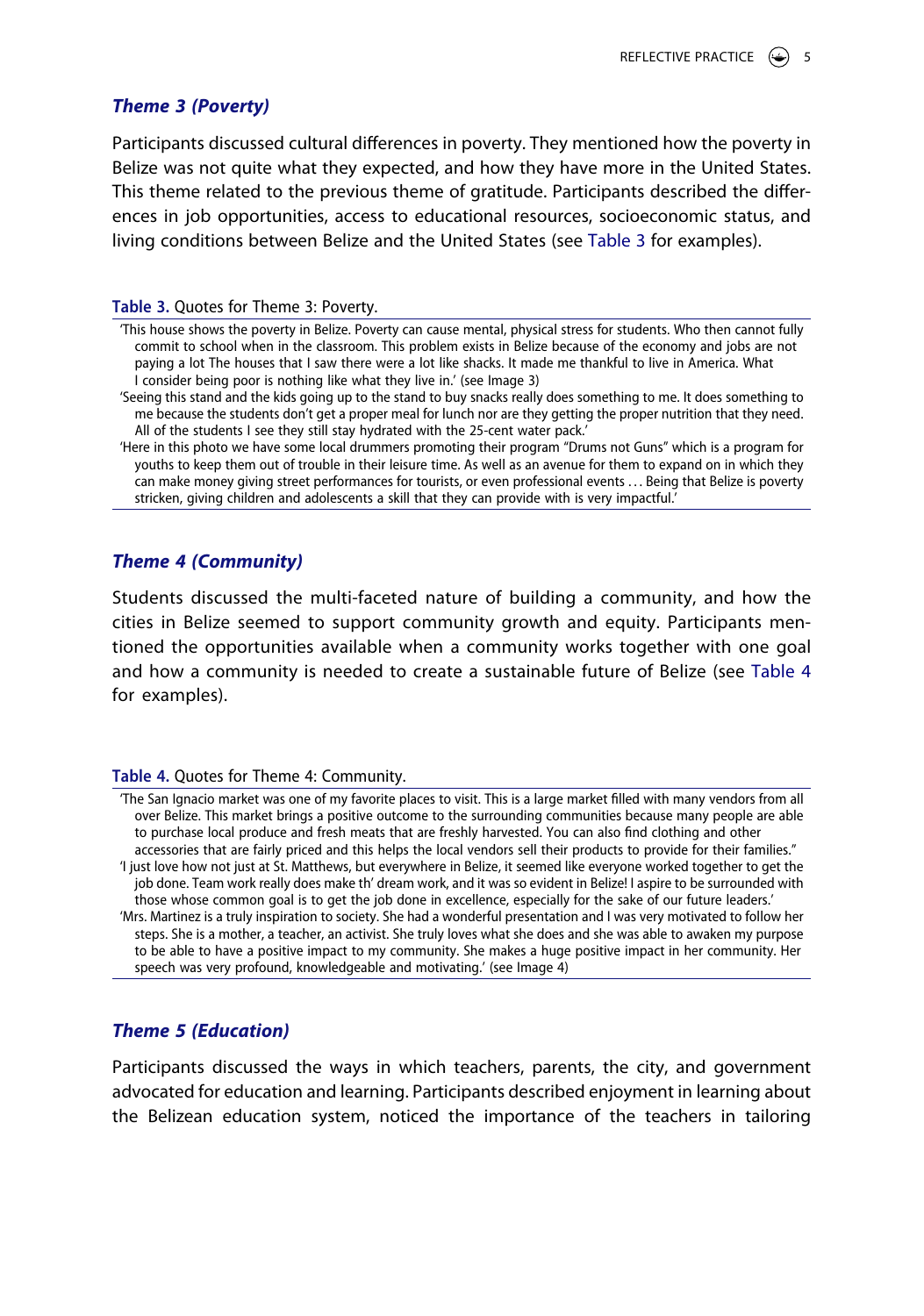$6 \quad \circled{4}$  D. D. BIBER AND G. BRANDENBURG

education to each student, and how education impacted the community, development, and culture of Belize (see [Table 5](#page-6-0) for examples).

<span id="page-6-0"></span>**Table 5.** Quotes for Theme 5: Education.

- 'I feel like every system should have a mission and vision, and if you have the right team, you will see that vision and mission being applied and worked out amongst your student, staff, and parents. I was so delighted to see that this was not just lip service, but something all of the staff really put appropriate pressure on! I saw this being displayed most on our very first day through the devotion that the students had, the level of community and love that was in that entire area really made my heart smile.'
- 'The education system is Belize was beautiful to me. They use standards as a way to measure their student's growth. While it is important to maintain your education level and move continuously, it gives those who struggle a chance to learn with different groups and pace themselves for the path they need. There are people in every education system who struggle with learning . . . Belizeans prioritize their children's education which made me very happy to see.'
- 'This is the pledge of Belize, this is what the students recited during devotion. I loved every line of this pledge! It was so clear that these children take so much pride in their country, their faith, their community, and their education. This pledge is so personal and I loved how they said it with so much passion. "I am the hope of Belize" is so true, these children are the future and it is our job to prepare them and then propel them to be the very best versions of themselves!' (see Image 5)

## *Theme 6 (Cultural Pride)*

All participants mentioned the importance of culture, and that they learned how culture can guide future generations while on the study abroad trip to Belize. Participants described how history and knowledge of culture can help a community embrace where they've been and also their future (see [Table 6](#page-6-1) for examples).

#### <span id="page-6-1"></span>**Table 6.** Quotes for Theme 6: Cultural pride.

- 'Drums not guns is a Garifuna based duo by two brothers who have been playing together for 13 years. Drummers are a huge part of the culture of Belize. I was captivated by their music and art. This is something positive for future generations because these two brothers are portraying a positive message to future generations. Drums not guns' message is to embrace their culture by shifting the focus of many young kids. Their main goal is turn violence into music by encouraging kids to learn to play and to pass on to other generations."
- 'This photo represents a dinner prepared as part of the Belizean culture. I was amazed by the time and preparation these ladies put into each meal they served. I absolutely enjoyed mealtime. This is something the Belizean culture could teach us in America. The food is a beautiful part of their culture. If I could only have one take away from this trip, I would definitely change my eating habits. I was able to see the importance of growing food and keeping it as natural as possible such as no added preservatives or added sugar. While not all Belizeans eat this way or have good health, overall, they have cleaner practices of eating than families I have seen in America' (see Image 6)

'While visiting this site, I learned a great deal about the culture of their ancestry and how it ties into their culture today. These ruins are a great reminder of what life was like and how things have changed into what they are today. Also, I hope this keeps children/students of Belize interested in school matters such as History and Science. Historical sites are great for applying knowledge already learned and testing new ideas and theories'

## *Theme 7 (Environment)*

Lastly, participants described differences in the environment from the United States to Belize. Participants noticed differences in conservation efforts, cleanliness, stewardship. They also described the need to take what they learned in Belize and applying it to life in their community regarding protecting the environment for future generations (see [Table 7](#page-7-0) for examples).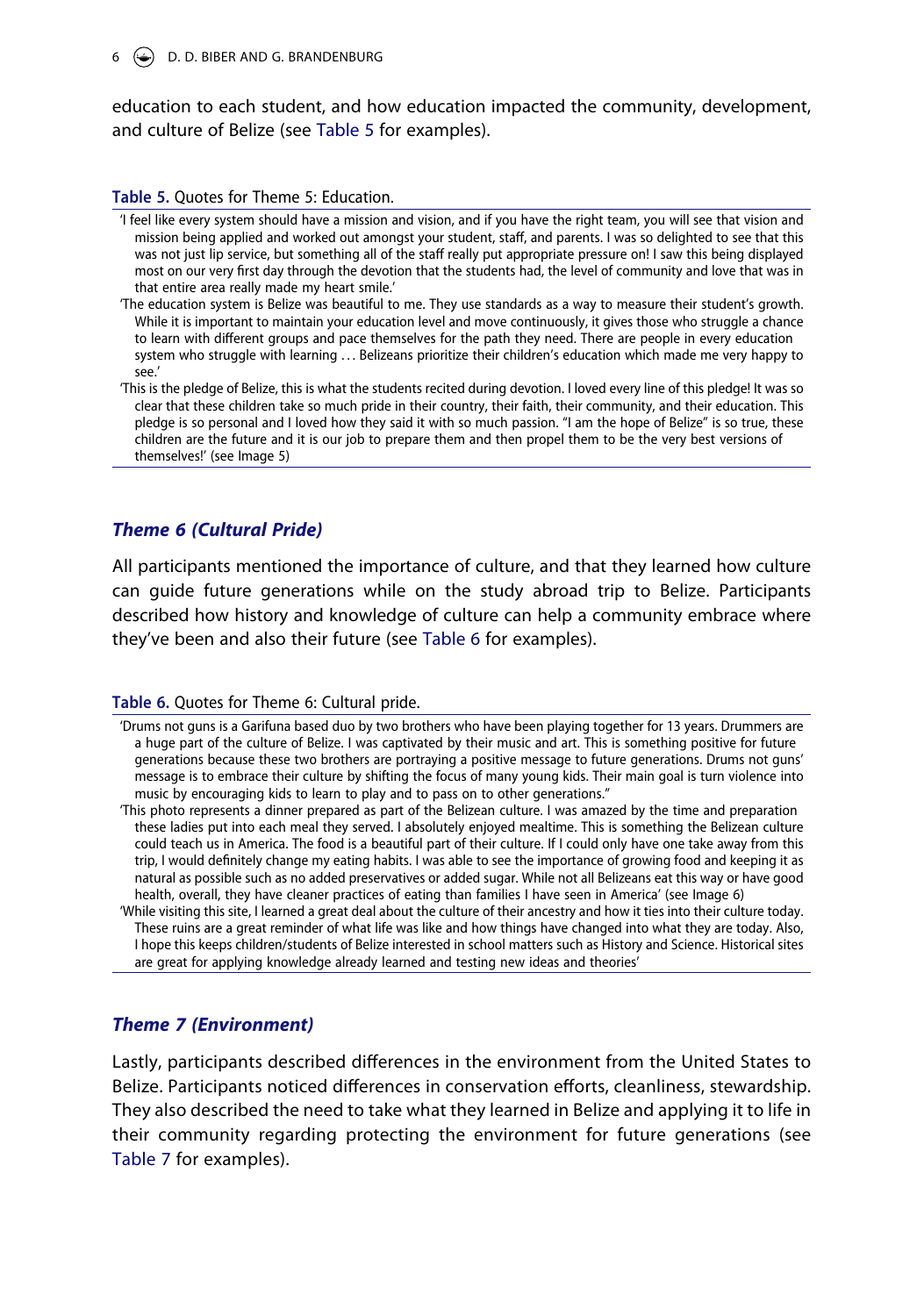#### <span id="page-7-0"></span>**Table 7.** Quotes for Theme 7: Environment.

'After walking through Monkey Bay while I've been here, it means so much to me. It is true that there is no planet B. To me, it means that there is no other Earth, no other world that we get to cater to, serve, love, and exist. While I have that in mind, it pushes me to hold myself accountable in regards to being a good steward of my environment.'

'Today, as we went to the San Ignacio market there was a lot of trash that people left behind. It was very interesting to me how there was a trash bin but people still decided to just throw away their waste on the ground. This is a problem and it affects not only the people of Belize but the entire planet. I believe it's very important to educate people about the simple things they can do to help our Mother Earth and keep the roads as clean as possible for the benefit of our natural resources and future generations." (see Image 7)

'This is a picture of two of the students picking up trash around the village. This picture shows me that they really care about village cleanliness and even the school yard. A lot of people in America tends to litter and nobody wants to pick up the trash such as the trash that be thrown on the highways. As students get older they will learn that littering is not good and it's always good to keep the village clean.'

## **Discussion**

Overall, the purpose of this project was to provide a visual and thematic representation of student learning while on short-term study abroad trip to Belize. Students who were studying Health and Community Wellness as well as Education participated in the Photovoice project. After reviewing the photographs taken as well as journal entries and group discussion, seven major themes of learning were revealed: (1) teaching; (2) gratitude; (3) poverty; (4) community; (5) education; (6) cultural pride; and (7) environment.

<span id="page-7-1"></span>First and foremost, this project helped validate the importance of and value in shortterm study abroad trips. Participants expressed learning about health and education from a holistic perspective, as evidenced by the seven themes. Many of the themes described by participants are consistent with previous Photovoice projects across health, equity, and education (Hunleth et al., [2015](#page-9-15); Woolford et al., [2012](#page-10-2)). The themes from this project are consistent and contribute to previous quantitative research on the benefits of studying abroad (Green et al., [2008](#page-9-1); Jeffrey et al., [2011\)](#page-9-2). This project also supports the need for and benefit of autonomous learning through engagement, discussion, and reflection while studying abroad (Lee, [2011\)](#page-9-16).

<span id="page-7-3"></span><span id="page-7-2"></span>Furthermore, the short-term study abroad trip provided new opportunities for students, many of which had never traveled outside of the United States. Participants were able to experience a new culture, individually grow, and develop a global mindset (Kamdar & Lewis, [2015](#page-9-13)). This is consistent with previous research regarding the impact studying abroad can have on students from rural communities (Ross, [2011](#page-9-17)). Participants became aware of what they take for granted in their home communities, such as education and school, environment, access to resources and opportunities, and ability to pursue their dream of teaching. Participants learned to express gratitude in their day-to-day life by serving others, engaging in their passion of teaching, and experiencing a new community in a novel culture. Much of what was learned is consistent with prior Photovoice and study abroad research (Wainwright et al., [2017](#page-9-18)).

#### <span id="page-7-4"></span>*Limitations*

As with all research, this study had certain limitations. First, the study took place over the course of one week. Future research could assess the long-term impact of a short-term or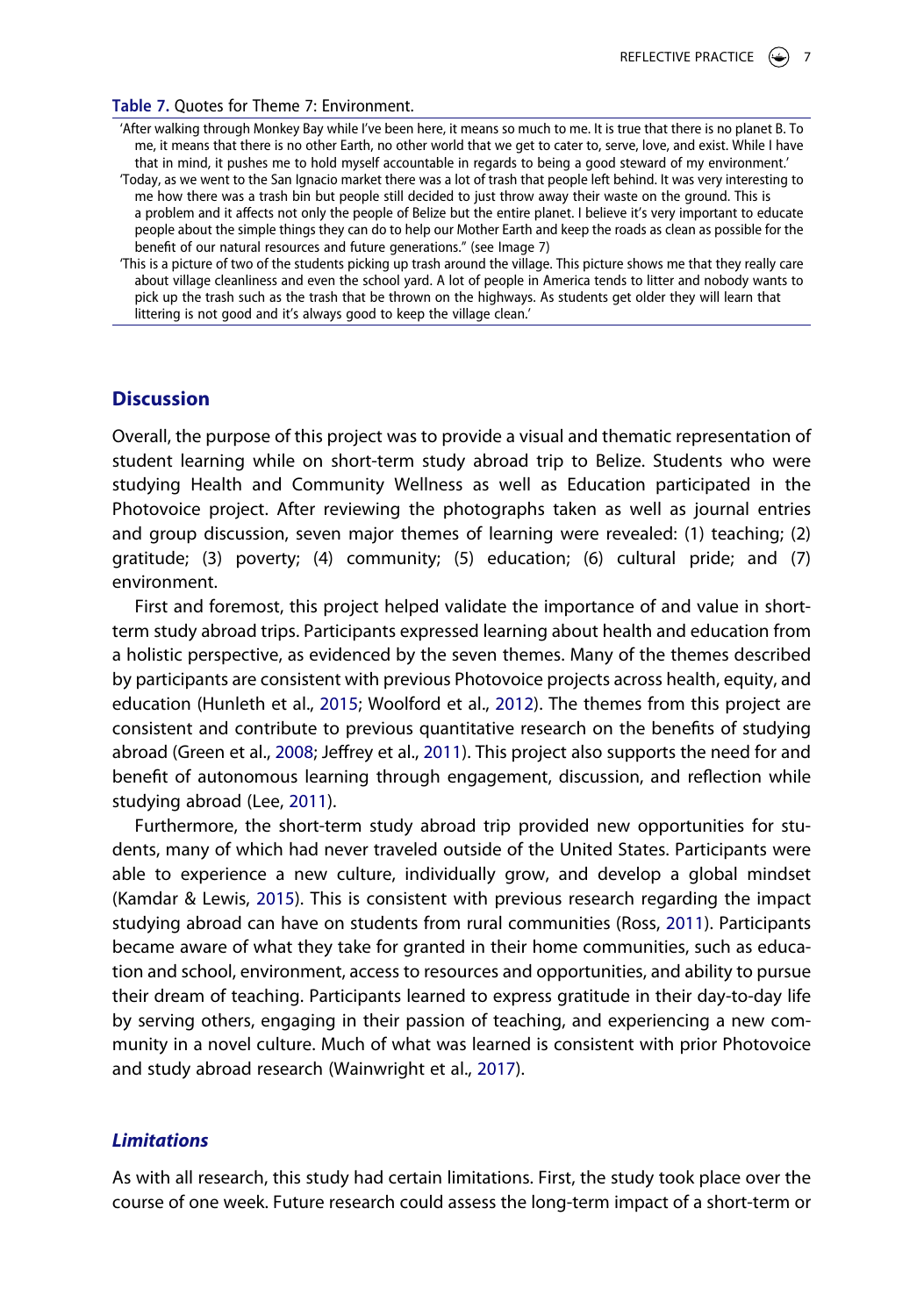8 D. D. BIBER AND G. BRANDENBURG

long-term study abroad program. The current study only included females as only females participated in the study abroad trip. Future studies could include males and females to compare perceptions of learning during a study abroad program. Furthermore, a larger sample size or a comparison between study abroad trips at the university could provide information on differing cultural experiences and learning.

## *Conclusions*

The results of this study provide insight into the perceptions of learning experienced by students on a short-term study abroad trip. Photovoice is a useful tool to engage students in retrospection and reflection, gain insight into community well-being, and advocate for change. These photographs aid in assessing learning, with journaling and discussions helping to contextualize such experiences. The photographs can also serve as documentation and souvenirs for the students to remember the trip, and serve as reminders to live, learn, and teach with gratitude.

## **Disclosure statement**

No potential conflict of interest was reported by the author(s).

## **Notes on contributors**

*Dr. Duke D. Biber* is an Assistant Professor of Health and Community Wellness at the University of West Georgia. He earned in PhD in Exercise Psychology at Georgia State University. He enjoys teaching and mentoring students in sport and exercise psychology, mental and emotional wellness, and health coaching. He is the co-research director of the Wolf Wellness Lab, which provides leadership, education, advocacy, and services to develop and promote a culture of health and maximize the well-being of UWG students, faculty, staff, and the citizens of the surrounding community.

*Mrs. Gina Brandenburg* is an instructor in Health and Community Wellness in the Department of Sport Management, Wellness, and Physical Education at the University of West Georgia. She retired from her full-time position as Program Manager for Tanner Health System's Get Healthy Live Well initiative in July 2017 and began as a full-time instructor in the fall semester of 2017. Mrs. Brandenburg is a Certified Health Education Specialist (CHES), a Certified Wellness Practitioner (CWP), and has completed a multitude of health and wellness certifications/specialized trainings.

## **References**

- <span id="page-8-0"></span>Bain, S. F., & Yaklin, L. E. ([2019\)](#page-2-0). Study abroad: Striving for transformative impact. *Research in Higher Education Journal*, *36*, 1–5. https://eric.ed.gov/?id=EJ1204039
- <span id="page-8-2"></span>Catalani, C., & Minkler, M. [\(2010\)](#page-2-1). Photovoice: A review of the literature in health and public health. *Health Education & Behavior*, *37*(3), 424–451. <https://doi.org/10.1177/1090198109342084>
- <span id="page-8-1"></span>Graziano, K. ([2004](#page-2-2)). The power of teaching and learning with documentary photography and storytelling: A photovoice case study. In L. Cantoni & C. McLoughlin (Eds.), *Proceedings of Ed-Media 2004: World Conference on Educational Multimedia, Hypermedia, & Telecommunications* (pp. 3881–3886). Lugano, Switzerland: Association for the Advancement of Computing in Education (AACE). Retrieved June 20, 2020, from https://www.learntechlib.org/primary/p/12081/.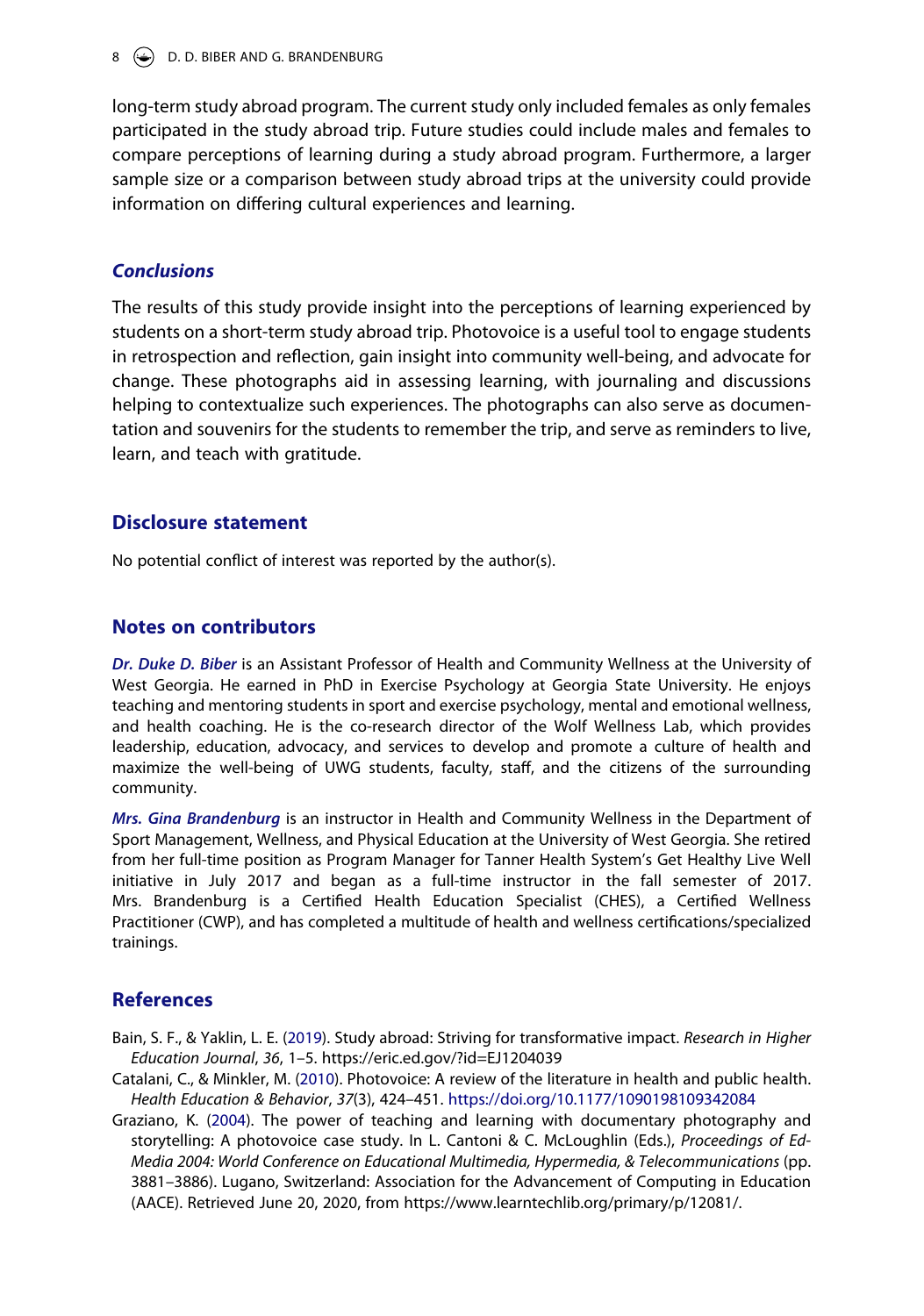- <span id="page-9-1"></span>Green, B. F., Johansson, I., Rosser, M., Tengnah, C., & Segrott, J. ([2008](#page-1-0)). Studying abroad: A multiple case study of nursing students' international experiences. *Nurse Education Today*, *28*(8), 981–992. <https://doi.org/10.1016/j.nedt.2008.06.003>
- <span id="page-9-11"></span>Grosselink, C., & Myllykangas, S. ([2007](#page-2-2)). The leisure experiences of older US women living with HIV/ AIDS. *Health Care for Women International*, *28*(1), 3–20. https://doi.org/10.1080/ 07399330601001402
- <span id="page-9-14"></span>Guthrie, G. [\(2015\)](#page-2-3). Culturally grounded pedagogy and research methodology. *Compare: A Journal of Comparative and International Education*, *45*(1), 163–168. [https://doi.org/10.1080/03057925.2014.](https://doi.org/10.1080/03057925.2014.981440) [981440](https://doi.org/10.1080/03057925.2014.981440)
- <span id="page-9-0"></span>Homeyer, M., Leggette, H. R., McKim, B., & Walker, J. ([2017](#page-1-1)). Visualizing connection: using photovoice to understand students' study away experience. *NACTA Journal*, *61*(2), 113–120. https://www. nactateachers.org/index.php/vol-61-2-jun-2017/2542
- <span id="page-9-15"></span>Hunleth, J. M., Steinmetz, E. K., McQueen, A., & James, A. S. ([2015](#page-7-1)). Health care disparities and the struggle to get screened for colon cancer. *Qualitative Health Research*, *26*(1), 17–31. [https://doi.](https://doi.org/10.1177/1049732315593549) [org/10.1177/1049732315593549](https://doi.org/10.1177/1049732315593549)
- <span id="page-9-2"></span>Jeffrey, J., Dumont, R. A., Kim, G. Y., & Kuo, T. [\(2011\)](#page-1-0). Effects of international health electives on medical student learning and career choice. *Family Medicine*, *43*(1), 21–28. https://fammedarchives.blob.core.windows.net/imagesandpdfs/fmhub/fm2011/January/Jessica21.pdf
- <span id="page-9-13"></span>Kamdar, N., & Lewis, T. [\(2015\)](#page-2-4). Deriving long-term benefits from short-term study-abroad programs. *Journal of Management & Engineering Integration*, *7*(2), 1. https://www.journalmei.com/
- <span id="page-9-5"></span>Kumi-Yeboah, A., & James, W. [\(2012\)](#page-1-2). Transformational teaching experience of a novice teacher: A narrative of an award-winning teacher. *Adult Learning*, *23*(4), 170–177. [https://doi.org/10.1177/](https://doi.org/10.1177/1045159512457354) [1045159512457354](https://doi.org/10.1177/1045159512457354)
- <span id="page-9-16"></span>Lee, L. [\(2011\)](#page-7-2). Blogging: Promoting learner autonomy and intercultural competence through study abroad. *Language Learning & Technology*, *15*(3), 87–109. [http://llt.msu.edu/issues/october2011/](http://llt.msu.edu/issues/october2011/lee.pdf) [lee.pdf](http://llt.msu.edu/issues/october2011/lee.pdf)
- <span id="page-9-6"></span>Mezirow, J. ([2011](#page-1-2)). *Transformative learning in practice: Insights from community, workplace, and higher education*. John Wiley & Sons.
- <span id="page-9-12"></span>Oliffe, J. L., & Bottorff, J. L. ([2007](#page-2-2)). Further than the eye can see? Photo elicitation and research with men. *Qualitative Health Research*, *17*(6), 850–858. <https://doi.org/10.1177/1049732306298756>
- <span id="page-9-7"></span>Perry, L., Stoner, L., & Tarrant, M. ([2012](#page-2-5)). More than a vacation: Short-term study abroad as a critically reflective, transformative learning experience. *Creative Education*, *3*(5), 679. [https://doi.org/10.](https://doi.org/10.4236/ce.2012.35101) [4236/ce.2012.35101](https://doi.org/10.4236/ce.2012.35101)
- <span id="page-9-17"></span>Ross, S. T. [\(2011\)](#page-7-3). Show and tell: Photovoice as international travel pedagogy. *Analytic Teaching and Philosophical Praxis*, *32*(1), 1–10. https://journal.viterbo.edu/index.php/atpp/article/view/1064
- <span id="page-9-3"></span>Sawatsky, A. P., Rosenman, D. J., Merry, S. P., & McDonald, F. S. [\(2010](#page-1-3)). Eight years of the mayo international health program: What an international elective adds to resident education. *Mayo Clinic Proceedings*, *85*(8),734–741. https://doi.org/[10.4065/mcp.2010.0107](https://doi.org/10.4065/mcp.2010.0107)
- <span id="page-9-4"></span>Sroufe, R., Sivasubramaniam, N., Ramos, D., & Saiia, D. ([2015](#page-1-4)). Aligning the PRME: How study abroad nurtures responsible leadership. *Journal of Management Education*, *39*(2), 244–275. https://doi. org/[10.1177/1052562914560795](https://doi.org/10.1177/1052562914560795)
- <span id="page-9-8"></span>Stone, G. A., & Duffy, L. N. [\(2015\)](#page-2-6). Transformative learning theory: A systematic review of travel and tourism scholarship. *Journal of Teaching in Travel & Tourism*, *15*(3), 204–224. [https://doi.org/10.](https://doi.org/10.1080/15313220.2015.1059305) [1080/15313220.2015.1059305](https://doi.org/10.1080/15313220.2015.1059305)
- <span id="page-9-9"></span>Tarrant, M. A. [\(2010\)](#page-2-7). A conceptual framework for exploring the role of studies abroad in nurturing global citizenship. *Journal of Studies in International Education*, *14*(5), 433–451. [https://doi.org/10.](https://doi.org/10.1177/1028315309348737) [1177/1028315309348737](https://doi.org/10.1177/1028315309348737)
- <span id="page-9-18"></span>Wainwright, M., Bingham, S., & Sicwebu, N. [\(2017\)](#page-7-4). Photovoice and photodocumentary for enhancing community partner engagement and student learning in a public health field school in Cape Town. *Journal of Experiential Education*, *40*(4), 409–424. [https://doi.org/10.1177/](https://doi.org/10.1177/1053825917731868)  [1053825917731868](https://doi.org/10.1177/1053825917731868)
- <span id="page-9-10"></span>Wang, C., & Burris, M. ([1994](#page-2-8)). Empowerment through photo novella: Portraits of participation. *Health Education Quarterly*, *21*(2), 171–186. <https://doi.org/10.1177/109019819402100204>